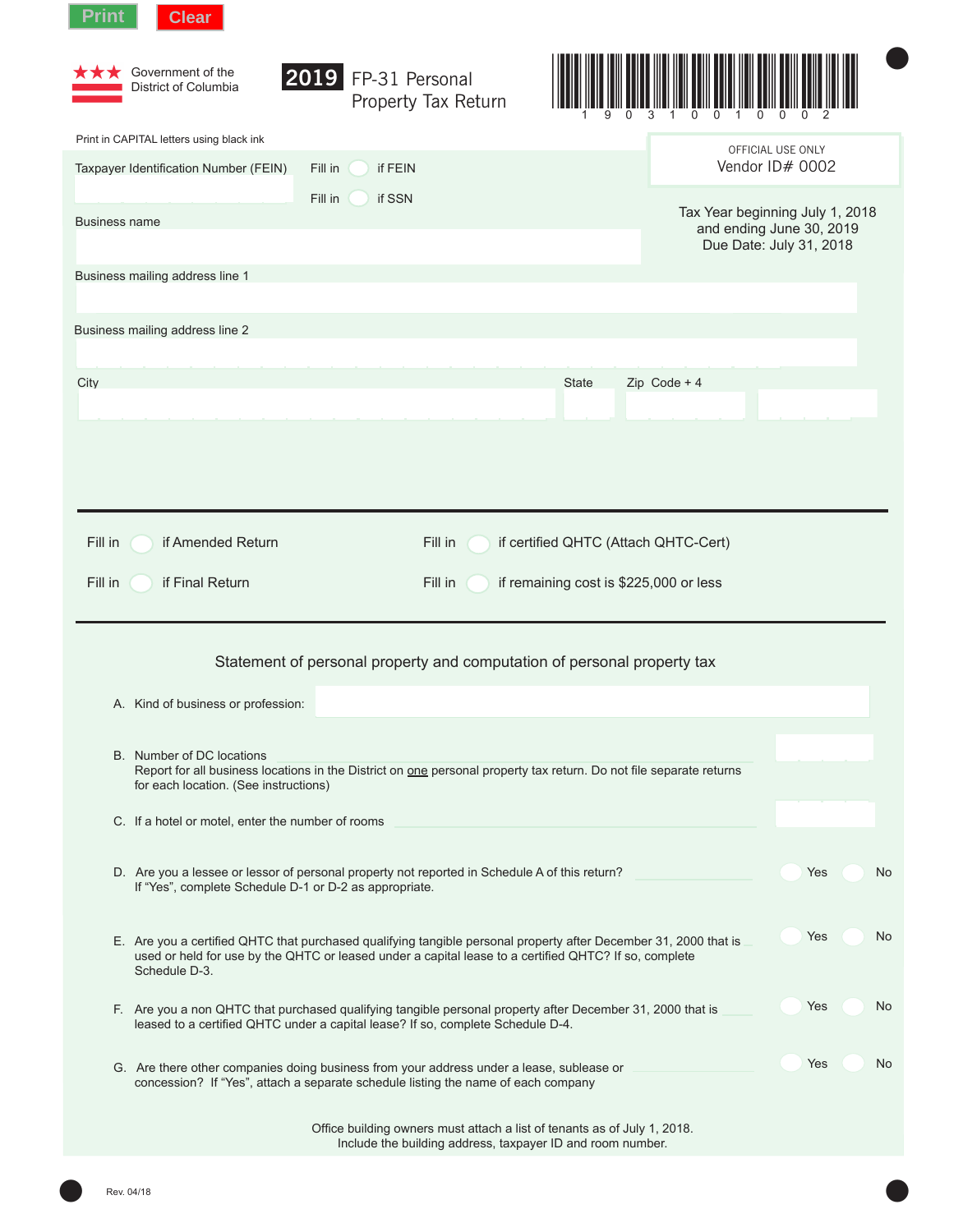Taxpayer name :

|  |  | <u> 1999 - Johann Maria Maria Maria Maria Maria Maria Maria Maria Maria Maria Maria Maria Maria Maria Maria Mari</u> |  |
|--|--|----------------------------------------------------------------------------------------------------------------------|--|
|  |  |                                                                                                                      |  |

 $\bullet$ 

| raxpayer riame:                |                                                                                                                                                                                                        |                                                                 |                                                                         |                      |                             |                                                                                                                                                                                  |    |  |
|--------------------------------|--------------------------------------------------------------------------------------------------------------------------------------------------------------------------------------------------------|-----------------------------------------------------------------|-------------------------------------------------------------------------|----------------------|-----------------------------|----------------------------------------------------------------------------------------------------------------------------------------------------------------------------------|----|--|
| TIN:                           |                                                                                                                                                                                                        |                                                                 |                                                                         |                      |                             |                                                                                                                                                                                  |    |  |
|                                | 1. Books, DVDs and other                                                                                                                                                                               |                                                                 | Column A - Original Cost<br>Dollars (Round cents to the nearest dollar) |                      |                             | Column B - Remaining Cost (Current Value)<br>Dollars (Round cents to the nearest dollar)                                                                                         |    |  |
|                                | reference material (from<br>Schedule A)                                                                                                                                                                |                                                                 |                                                                         | 00                   |                             |                                                                                                                                                                                  | 00 |  |
|                                | 2. Furniture, fixtures, machinery<br>and equipment (from<br>Schedule A)                                                                                                                                |                                                                 |                                                                         | 00                   |                             |                                                                                                                                                                                  | 00 |  |
|                                | 3. Unregistered motor vehicles,<br>unregistered trailers and other<br>tangible personal property                                                                                                       |                                                                 |                                                                         |                      |                             |                                                                                                                                                                                  |    |  |
|                                | (from Schedule A)                                                                                                                                                                                      |                                                                 |                                                                         | 00                   |                             |                                                                                                                                                                                  | 00 |  |
|                                | 4. Supplies (from Schedule B)                                                                                                                                                                          |                                                                 |                                                                         | 00                   |                             |                                                                                                                                                                                  | 00 |  |
|                                | 5. Total original cost of tangible<br>personal property (Add Lines<br>1 through 4, Column A)                                                                                                           |                                                                 |                                                                         | 00                   |                             |                                                                                                                                                                                  |    |  |
|                                | 6. Remaining cost (Current Value) of personal property<br>(Add Lines 1 through 4, Column B)                                                                                                            |                                                                 |                                                                         |                      |                             |                                                                                                                                                                                  | 00 |  |
|                                | 7. Deduct: Exclusion                                                                                                                                                                                   |                                                                 |                                                                         |                      |                             | 2250<br>$\overline{O}$<br>$\overline{0}$                                                                                                                                         | 00 |  |
|                                | 8. Taxable remaining cost (current value) of personal property (Line 6 minus Line 7). If Line<br>7 is equal to or greater than Line 6, make no more entries, sign below and mail.                      |                                                                 |                                                                         |                      |                             |                                                                                                                                                                                  | 00 |  |
|                                |                                                                                                                                                                                                        | TAX RATE (\$3.40 per hundred)                                   |                                                                         |                      |                             | X.0340                                                                                                                                                                           |    |  |
|                                | 9. TAX (Line 8 amount multiplied by .0340 tax rate)                                                                                                                                                    |                                                                 |                                                                         |                      |                             |                                                                                                                                                                                  | 00 |  |
|                                | 10. Tax paid (if any) with FP-129A, request for extension of time to file                                                                                                                              |                                                                 |                                                                         |                      | 00                          |                                                                                                                                                                                  |    |  |
|                                | 11. If this is an amended 2019 return, payments made with original 2019 FP-31                                                                                                                          |                                                                 |                                                                         |                      |                             | 00                                                                                                                                                                               |    |  |
|                                | 12. If this is an amended 2019 return, refunds requested with                                                                                                                                          |                                                                 |                                                                         |                      |                             |                                                                                                                                                                                  | 00 |  |
|                                | original 2019 return<br>13. Subtract Line 12 from the sum of Lines 10 and 11                                                                                                                           |                                                                 |                                                                         |                      |                             |                                                                                                                                                                                  | 00 |  |
|                                | 14. Balance due (Line 9 minus Line 13. If less than zero, enter zero)                                                                                                                                  |                                                                 |                                                                         |                      |                             |                                                                                                                                                                                  | 00 |  |
|                                | Will this payment come from an account outside of the U.S.?                                                                                                                                            |                                                                 | Yes                                                                     | No See instructions. |                             |                                                                                                                                                                                  |    |  |
|                                | 15. Overpayment (If Line 13 is greater than Line 9, enter amount overpaid)                                                                                                                             |                                                                 |                                                                         |                      |                             |                                                                                                                                                                                  | 00 |  |
|                                | Will this refund go to an account outside of the U.S.?                                                                                                                                                 |                                                                 | Yes (<br>No See instructions.                                           |                      |                             |                                                                                                                                                                                  |    |  |
|                                | Third party designee To authorize another person to discuss this return with OTR, fill in here                                                                                                         |                                                                 |                                                                         |                      |                             | and enter the name and phone number of that person. See instructions.                                                                                                            |    |  |
| Designee's name                |                                                                                                                                                                                                        |                                                                 |                                                                         |                      | Phone number                |                                                                                                                                                                                  |    |  |
| <b>PLEASE</b><br><b>SIGN</b>   |                                                                                                                                                                                                        | preparer is based on the information available to the preparer. |                                                                         |                      |                             | Under penalties of law, I declare that I have examined this return and, to the best of my knowledge, it is correct. Declaration of paid<br>Telephone Number of Person to Contact |    |  |
| <b>HERE</b>                    | Officer's or owner's signature                                                                                                                                                                         | Title                                                           |                                                                         | Date                 |                             |                                                                                                                                                                                  |    |  |
|                                |                                                                                                                                                                                                        |                                                                 |                                                                         |                      | <b>PTIN</b>                 |                                                                                                                                                                                  |    |  |
| <b>PAID</b>                    | Preparer's signature (If other than taxpayer)                                                                                                                                                          |                                                                 |                                                                         | Date                 |                             |                                                                                                                                                                                  |    |  |
| <b>PREPARER</b><br><b>ONLY</b> | Firm name                                                                                                                                                                                              |                                                                 |                                                                         |                      | Preparer's Telephone Number |                                                                                                                                                                                  |    |  |
|                                |                                                                                                                                                                                                        |                                                                 |                                                                         |                      |                             |                                                                                                                                                                                  |    |  |
|                                | Firm address                                                                                                                                                                                           |                                                                 |                                                                         |                      |                             |                                                                                                                                                                                  |    |  |
|                                | Make check or money order (US dollars) payable to the DC Treasurer. Include your TIN, "FP-31" and tax year 2019 on your payment.<br>See mailing instructions. Use the return envelope in this booklet. |                                                                 |                                                                         |                      |                             |                                                                                                                                                                                  |    |  |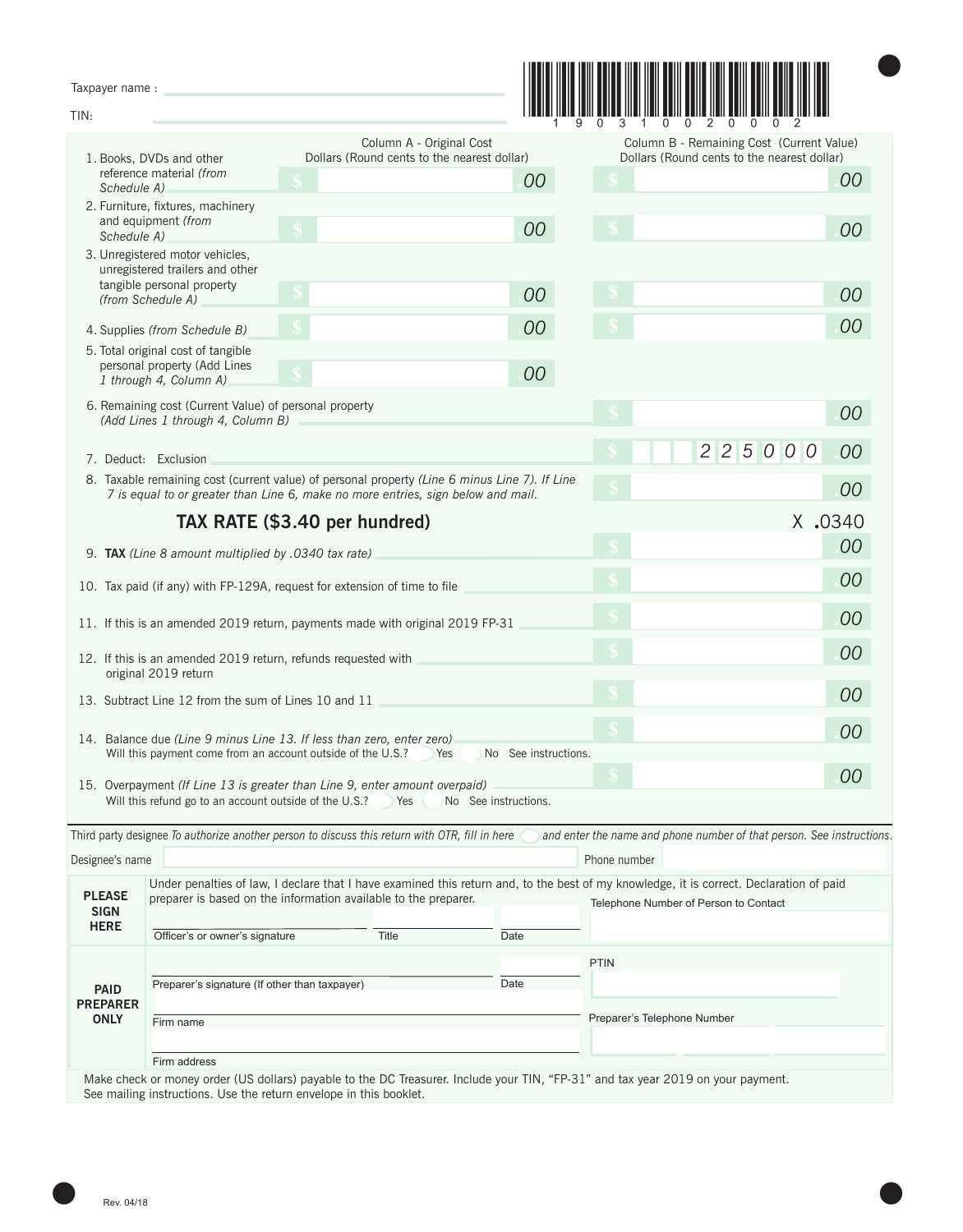

QHTC-CERT 20\_\_\_ Certification for Qualified High Technology Company



Official Use Only:VENDOR ID# 0002

|    |                  | Taxpayer Identification Number                   |                        |                                        |                                                      |                                                                        |                                                                                                         |                                                                                                                                                                                                                                                                                                                |
|----|------------------|--------------------------------------------------|------------------------|----------------------------------------|------------------------------------------------------|------------------------------------------------------------------------|---------------------------------------------------------------------------------------------------------|----------------------------------------------------------------------------------------------------------------------------------------------------------------------------------------------------------------------------------------------------------------------------------------------------------------|
|    |                  |                                                  | Fill in<br>Fill in     | if SSN                                 |                                                      | if FEIN Taxable Year Ending (MMYY)                                     |                                                                                                         | Initial Year of Certification as QHTC (YYYY)                                                                                                                                                                                                                                                                   |
|    | Name of Business |                                                  |                        |                                        |                                                      |                                                                        |                                                                                                         | Real Property Eligible for Abatement                                                                                                                                                                                                                                                                           |
|    |                  |                                                  |                        |                                        |                                                      |                                                                        | Square                                                                                                  | Suffix<br>Lot                                                                                                                                                                                                                                                                                                  |
|    |                  |                                                  |                        |                                        |                                                      |                                                                        | I certify that this business is a Qualified High Technology Company and that it (check all that apply): |                                                                                                                                                                                                                                                                                                                |
| 1. |                  | Is an individual or entity organized for profit; |                        |                                        |                                                      |                                                                        |                                                                                                         |                                                                                                                                                                                                                                                                                                                |
| 2. |                  |                                                  |                        |                                        |                                                      |                                                                        |                                                                                                         | Leases or owns an office in the District of Columbia, attach copy of lease or proof of ownership;                                                                                                                                                                                                              |
| 3. |                  |                                                  |                        |                                        |                                                      | Has two or more qualified employees in the District of Columbia;       |                                                                                                         |                                                                                                                                                                                                                                                                                                                |
| 4. |                  | (check all that apply):                          |                        |                                        |                                                      |                                                                        |                                                                                                         | Derives at least 51% of its gross revenues earned in the District from one or more of the following                                                                                                                                                                                                            |
|    | a.               |                                                  |                        |                                        |                                                      |                                                                        | Internet-related services and sales, etc., as defined in DC Code $$47-1817.015(A)(i)(I)$ ,              |                                                                                                                                                                                                                                                                                                                |
|    | b.               |                                                  |                        |                                        |                                                      | whether deployed on the Internet or other electronic or digital media, |                                                                                                         | Information and communication technologies, equipment and systems that involve advanced computer<br>software and hardware, data processing, visualization technologies, or human interface technologies,                                                                                                       |
|    | C.               |                                                  |                        |                                        | chemical, biochemical, or medical processes,         |                                                                        |                                                                                                         | Advanced materials and processing technologies that involve the development, modification, or<br>improvement of one or more materials or methods to produce devices and structures with improved<br>performance characteristics or special functional attributes, or to activate, speed up, or otherwise alter |
|    | d.               |                                                  |                        | systems, instruments and equipment, or |                                                      |                                                                        |                                                                                                         | Engineering, production, biotechnology and defense technologies that involve knowledge-based control<br>systems and architectures; advanced fabrication and design processes, equipment and tools; or<br>propulsion, navigation, guidance, nautical, aeronautical and astronautical ground and airborne        |
|    | е.               |                                                  |                        |                                        |                                                      |                                                                        |                                                                                                         | Electronic and photonic devices and components for use in producing electronic, optoelectronic,<br>mechanical equipment and products of electronic distribution with interactive media content.                                                                                                                |
| 5. |                  |                                                  |                        |                                        |                                                      | is a building or construction company or professional athletic team.   |                                                                                                         | Does not derive 51% or more of its gross revenue from the operation in DC of an online or brick and<br>mortar retail store or an electronic equipment facility as defined in DC Code §47-1817.01 (5)(B)(i)II; or                                                                                               |
| 6. |                  |                                                  |                        |                                        |                                                      |                                                                        | Is not located in the DC Ballpark TIF Area as defined in DC Code §2-1217.12; and                        |                                                                                                                                                                                                                                                                                                                |
| 7. |                  |                                                  |                        |                                        |                                                      | Is appropriately registered as a business in DC. (Visit MyTax.DC.gov)  |                                                                                                         |                                                                                                                                                                                                                                                                                                                |
| 8. |                  |                                                  |                        |                                        | Enter description of the principal business activity |                                                                        |                                                                                                         |                                                                                                                                                                                                                                                                                                                |
|    |                  |                                                  |                        |                                        |                                                      |                                                                        |                                                                                                         | Under penalty of law, I declare that I have examined this certificate and, to the best of my knowledge, it is correct.                                                                                                                                                                                         |
|    |                  | Signature of Owner or Officer                    |                        |                                        |                                                      | Company Name                                                           |                                                                                                         | Date                                                                                                                                                                                                                                                                                                           |
|    |                  |                                                  | <b>Company Address</b> |                                        |                                                      |                                                                        |                                                                                                         | Telephone Number                                                                                                                                                                                                                                                                                               |
|    |                  |                                                  |                        |                                        |                                                      |                                                                        |                                                                                                         |                                                                                                                                                                                                                                                                                                                |
|    |                  |                                                  |                        |                                        |                                                      |                                                                        |                                                                                                         |                                                                                                                                                                                                                                                                                                                |

 $\bullet$  and the contract of the contract of the contract of the contract of the contract of the contract of the contract of the contract of the contract of the contract of the contract of the contract of the contract of the

Fax Number e-mail address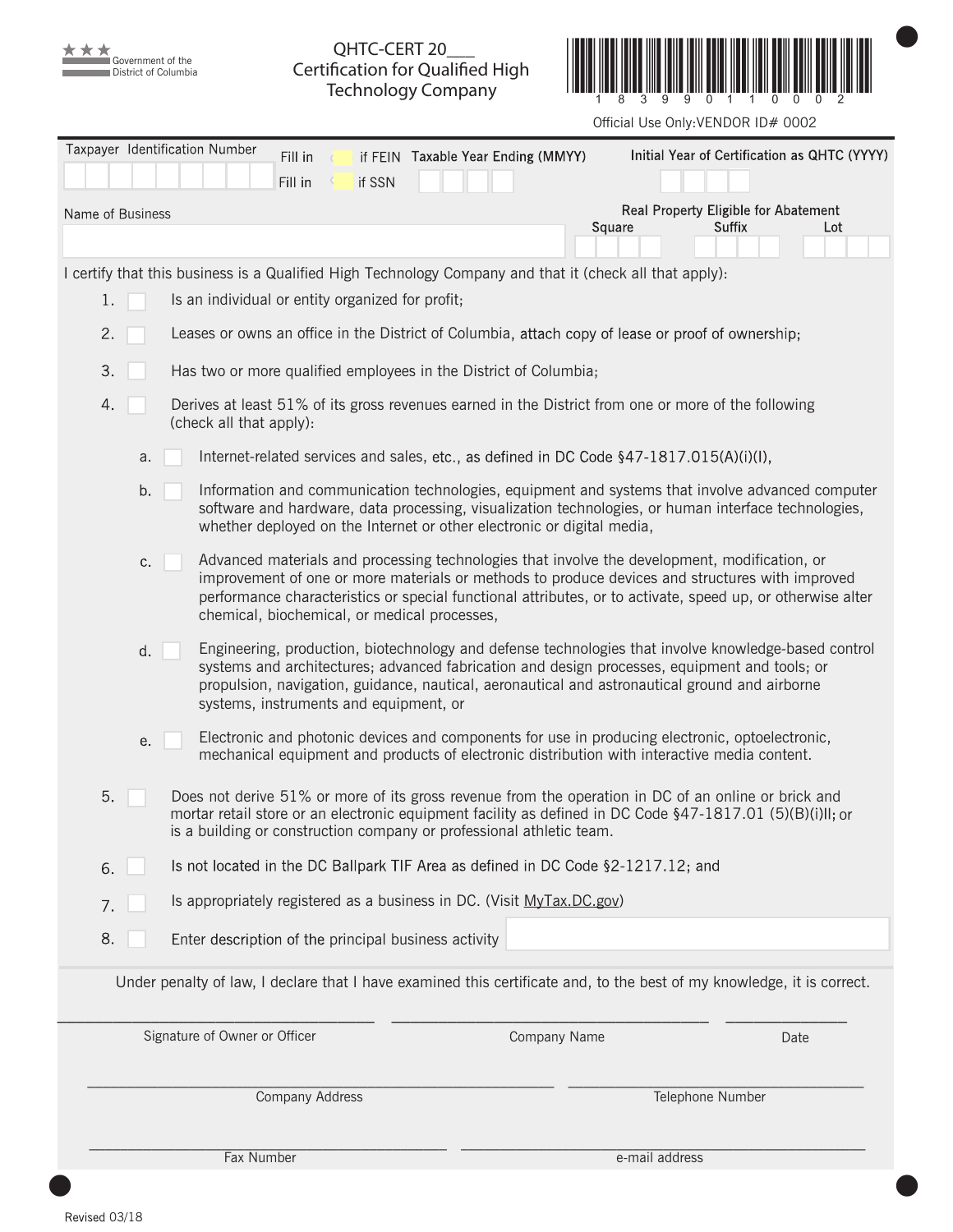### INSTRUCTIONS FOR FORM QHTC-CERT, CERTIFICATION FOR QUALIFIED HIGH TECHNOLOGY COMPANY

### WHO MAY USE THE CERTIFICATION FORM?

Any business which qualifies and wishes to be certified as a Qualified High Technology Company.

### How should a company submit Form QHTC-CERT?

File the Form QHTC-CERT as an attachment to any of the DC tax returns shown below claiming tax benefits under the New E-Conomy Transformation Act of 2000.

Form D-20 – DC Corporate Franchise Tax Return Form FP-31 – DC Personal Property Tax Return Form D-65 – DC Partnership Return Form D-40 – Individual Income Tax Return with Schedule C attached

### Instructions for completing Form QHTC-CERT

Enter the business name, the Taxpayer Identification Number (TIN), and the ending date of the taxable year. For businesses claiming an abatement of real property tax, fill in the square, suffix and lot numbers identifying the real property eligible for abatement. If claiming an abatement for more than one property, please attach a detailed listing. Also indicate the first year certified as a QHTC.

**Lines 1 through 8.** Place an X in each box that applies to your business.

The Form QHTC-CERT must be signed and dated by an Owner, General Partner or Officer of the business who is authorized to sign. Please provide the business' address, telephone, fax number and e-mail address.

NOTE: The boxes for lines 1, 2, 3, 4; and at least one box in line 4a through 4e; and lines 5 through 8 must be completed. If these boxes are not completed, the business is not a certified Qualified High Technology Company and is not entitled to any of the tax credits or other tax benefits of the New E-Conomy Transformation Act of 2000.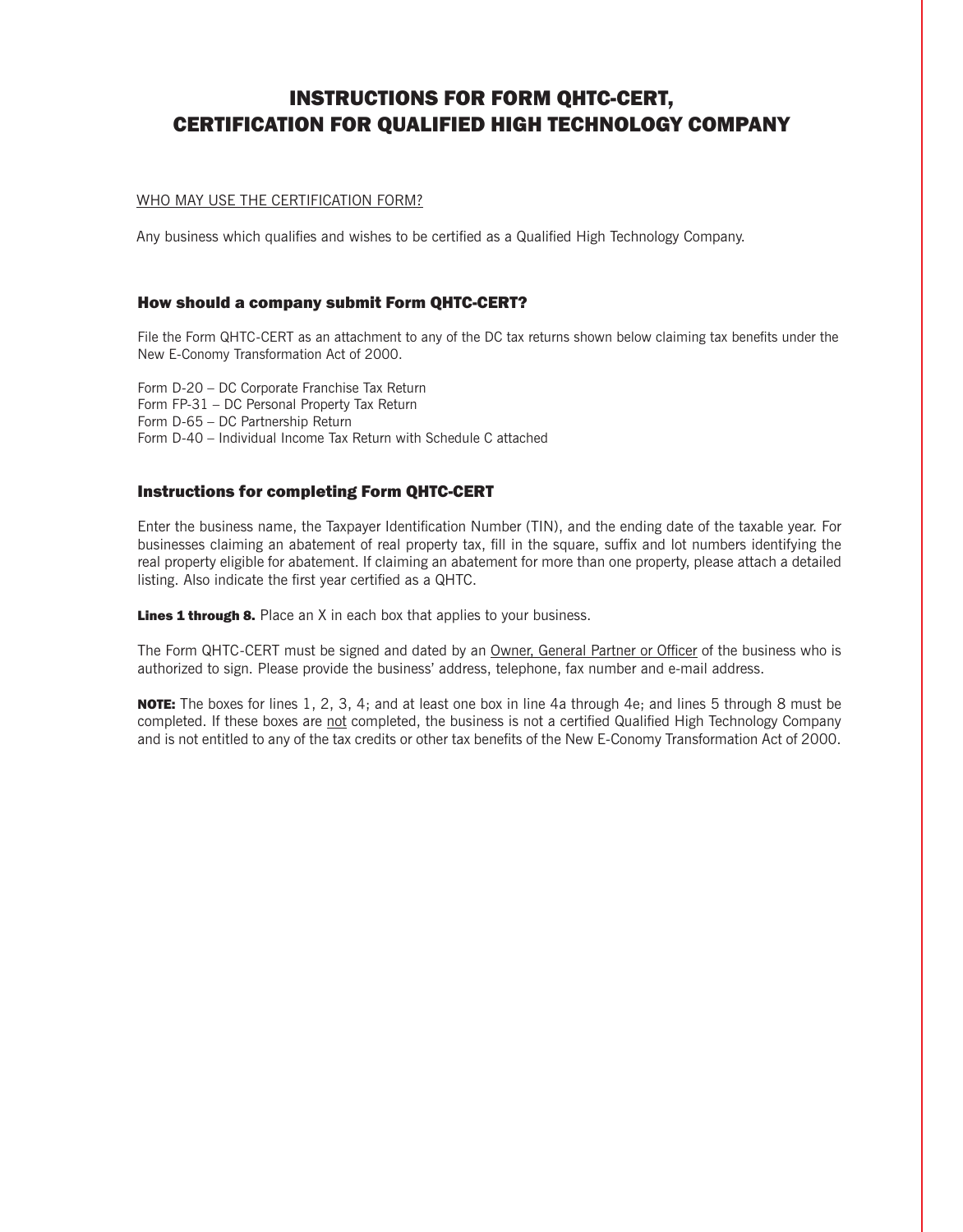| axpayer name: |  |
|---------------|--|



### Form FP-31 Personal Property Form FP-31 Personal Property

Schedules D-3 and D-4 Schedules D-3 and D-4  $.20$ 

Tax Return Year Beginning , 20 and ending , 20 Tax Return Year Beginning  $\ddot{\equiv}$ 

and ending

20

# SCHEDULE D-3 - QUALIFYING TANGIBLE PERSONAL PROPERTY PURCHASED BY A CERTIFIED QHTC AND USED OR HELD FOR USE BY **SCHEDULE D-3 - QUALIFYING TANGIBLE PERSONAL PROPERTY PURCHASED BY A CERTIFIED QHTC AND USED OR HELD FOR USE BY** THE QHTC (OR LEASED UNDER A CAPITAL LEASE) TO A CERTIFIED QHTC. THE QHTC (OR LEASED UNDER A CAPITAL LEASE) TO A CERTIFIED QHTC.

| DATE<br>LEASE<br>BEGAN                        |   |  |        |                                      |
|-----------------------------------------------|---|--|--------|--------------------------------------|
| MONTHLY<br>RENT                               | ↔ |  |        |                                      |
| LESSOR'S NAME<br>AND ADDRESS                  |   |  |        |                                      |
| REMAINING<br>COST                             | ↔ |  | TOTAL: | OO                                   |
| ORIGINAL<br>COST                              | ↔ |  | TOTAL: | $\overline{SO}$<br>$\leftrightarrow$ |
|                                               |   |  |        |                                      |
| PROPERTY PURCHASE QHTC<br>TYPE DATE CERT DATE |   |  |        |                                      |
|                                               |   |  |        |                                      |

## SCHEDULE D-4 - QUALIFYING TANGIBLE PERSONAL PROPERTY PURCHASED BY A NON QHTC AND LEASED TO A CERTIFIED QHTC SCHEDULE D-4 - QUALIFYING TANGIBLE PERSONAL PROPERTY PURCHASED BY A NON QHTC AND LEASED TO A CERTIFIED QHTC UNDER A CAPITAL LEASE. UNDER A CAPITAL LEASE.

| DATE<br>LEASE<br>BEGAN                            |   |  |        |                                      |
|---------------------------------------------------|---|--|--------|--------------------------------------|
| MONTHLY                                           | ↔ |  |        |                                      |
| LESSOR'S NAME<br>AND ADDRESS                      |   |  |        |                                      |
| REMAINING<br>COST                                 | ↔ |  | TOTAL: | 00<br>Ģ                              |
| ORIGINAL<br>COST                                  | ↔ |  | TOTAL: | $\overline{SO}$<br>$\leftrightarrow$ |
|                                                   |   |  |        |                                      |
| PROPERTY PURCHASE LESSEE'S<br>TYPE DATE CERT DATE |   |  |        |                                      |
|                                                   |   |  |        |                                      |

Rev. 04/18

Rev. 04/18

 $\bullet$ 

 $\bullet$